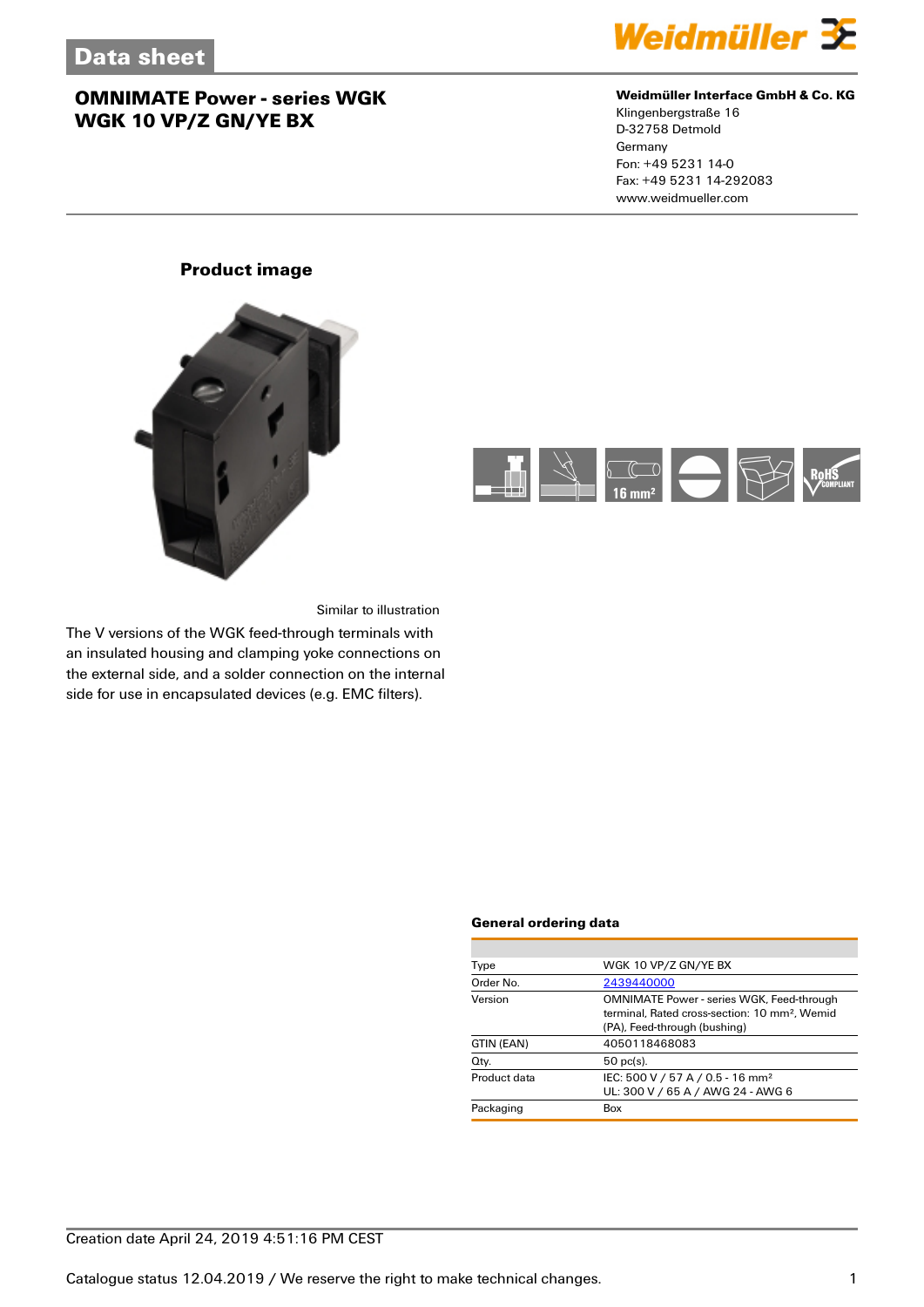# **Technical data** www.weidmueller.com

#### **Dimensions and weights**

#### Net weight 13 g **System parameters** Product family **COMNIMATE Power - series** WGK Wire connection method Screw / solder connection Conductor outlet direction 180° Fitted by customer Yes<br>
Screwdriver blade 0.8 x 4.0<br>
Fightening torque, min. 5 Nm Screwdriver blade 0.8 x 4.0 Tightening torque, min. 5 Nm Tightening torque, max. **Stripping length** 11 mm Touch-safe protection acc. to DIN VDE<br>0470 0470 **IP 20 Material data** Insulating material Wemid (PA) Colour code Green/yellow<br>
Colour chart (similar) Not specified UL 94 flammability rating V-0 Colour chart (similar) Not specified UL 94 flammability rating Contact material E-Cu E-Cu Contact surface tinned<br>Storage temperature, min. 25 °C Contact surface 55 °C Storage temperature, min.  $-25 \text{ °C}$ <br>
Max. relative humidity during storage 80 %<br>  $\overline{36} \text{ °C}$ <br>
Storage temperature, max.  $55 \text{ °C}$ <br>
Operating temperature, min.  $-50 \text{ °C}$ Max. relative humidity during storage 80 % Operating temperature, min. 450 °C<br>
Operating temperature, max. 120 °C<br>
Temperature range, installation, min. 425 °C Operature range, installation, min. Temperature range, installation, min. -25 °C Temperature range, installation, max. **Conductors suitable for connection** Clamping range, min. 6.5 mm<sup>2</sup> Clamping range, max. 16 mm<sup>2</sup> Wire connection cross section AWG, min. AWG 24 Wire connection cross section AWG, max. AWG 6 Solid, min. H05(07) V-U 0.5 mm<sup>2</sup> Solid, max. H05(07) V-U 16 mm<sup>2</sup> Stranded, min. H07V-R 10 mm<sup>2</sup> Stranded, max. H07V-R 16 mm<sup>2</sup> Flexible, min.  $H05(07)$  V-K  $0.5$  mm<sup>2</sup> Flexible, max.  $H05(07)$  V-K 10 mm<sup>2</sup> w. wire end ferrule, DIN 46228 pt 1, min0.5 mm² w. wire end ferrule, DIN 46228 pt 1, max.<br>Clampable conductor 10 mm² Cross-section for conductor connection  $\overline{Type}$  fine-wired fine-wired for conductor connection  $\overline{O.5}$  mm<sup>2</sup> nominal AEH Stripping length nominal 10 mm<br>Cross-section for conductor connection Type fine-wired Cross-section for conductor connection Type fine-wired<br>nominal 0.75 mm<sup>2</sup> nominal AEH Stripping length nominal 10 mm Cross-section for conductor connection<br>
Type  $\frac{1}{2}$ Type  $\frac{1}{2}$ Type  $\frac{1}{2}$ Type  $\frac{1}{2}$ Type  $\frac{1}{2}$ nominal 1 mm<sup>2</sup><br>Stripping length nominal AEH Stripping length nominal 10 mm Max. clamping range 16 mm<sup>2</sup>



## **Weidmüller Interface GmbH & Co. KG**

Klingenbergstraße 16 D-32758 Detmold Germany Fon: +49 5231 14-0 Fax: +49 5231 14-292083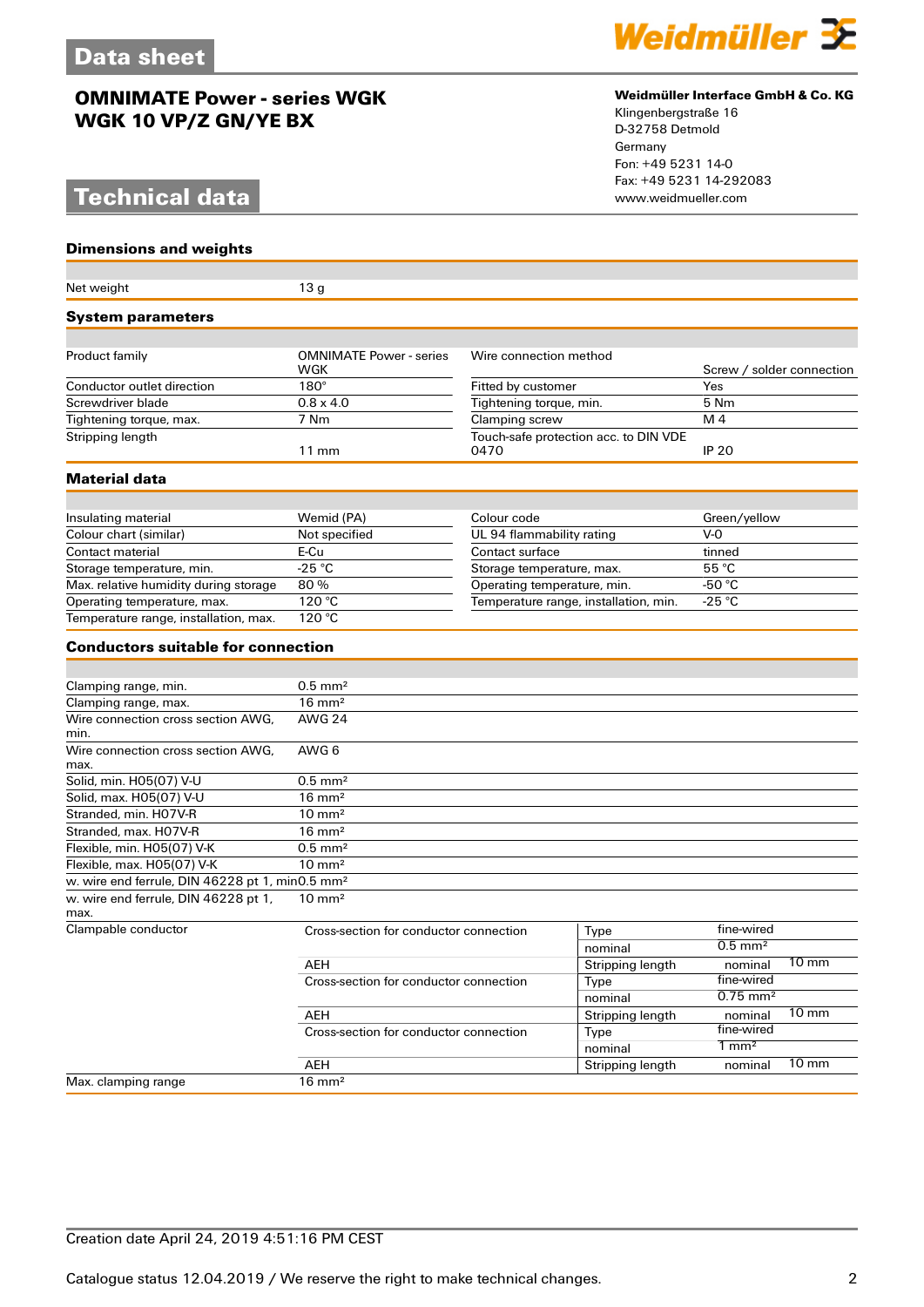# **Technical data www.weidmueller.com**

**Rated data acc. to IEC**



#### **Weidmüller Interface GmbH & Co. KG**

Klingenbergstraße 16 D-32758 Detmold Germany Fon: +49 5231 14-0 Fax: +49 5231 14-292083

| Rated data acc. to CSA                                                       |                        |                                                                   |       |  |
|------------------------------------------------------------------------------|------------------------|-------------------------------------------------------------------|-------|--|
| Rated impulse voltage for surge voltage<br>class/ contamination degree III/3 | 6 kV                   |                                                                   |       |  |
| Rated current, max. no. of poles<br>(Tu=20°C)                                | 57 A                   | Rated voltage for surge voltage class /<br>pollution degree III/3 | 500 V |  |
| tested acc. to standard                                                      | IEC 60664-1, IEC 61984 | Rated current, min. no. of poles<br>$(Tu=20^{\circ}C)$            | 57 A  |  |

| Rated voltage (Use group B / CSA) | 300 V  | Rated voltage (Use group C / CSA) | 300 V |
|-----------------------------------|--------|-----------------------------------|-------|
| Rated voltage (Use group D / CSA) | 300 V  | Rated current (Use group B / CSA) | 65 A  |
| Rated current (Use group C / CSA) | 65 A   | Rated current (Use group D / CSA) | 10 A  |
| Wire cross-section, AWG, min.     | AWG 24 | Wire cross-section, AWG, max.     | AWG 6 |

### **Rated data acc. to UL 1059**

| Institute (cURus)                           | зï.                | Certificate No. (cURus) |
|---------------------------------------------|--------------------|-------------------------|
| Rated voltage (Use group B / UL 1059) 300 V |                    | Rated voltage (Use gro  |
| Rated voltage (Use group D / UL 1059) 300 V |                    | Rated current (Use gro  |
| Rated current (Use group C / UL 1059)       | 65 A               | Rated current (Use gro  |
| Wire cross-section, AWG, min.               | <b>AWG 24</b>      | Wire cross-section, AV  |
| Reference to approval values                | Specifications are |                         |

maximum values, details see approval certificate.

|                                             | E60693 |
|---------------------------------------------|--------|
| Rated voltage (Use group C / UL 1059) 300 V |        |
| Rated current (Use group B / UL 1059) 65 A  |        |
| Rated current (Use group D / UL 1059) 10 A  |        |
| Wire cross-section, AWG, max.               | AWG 6  |

#### **Packing**

| <b>Packac</b><br>−− ∙ ∾ະ | Box | IDE<br>a lenction and the set of the set of the set of the set of the set of the set of the set of the set of the set of the set of the set of the set of the set of the set of the set of the set of the set of the set of the set o |  |
|--------------------------|-----|---------------------------------------------------------------------------------------------------------------------------------------------------------------------------------------------------------------------------------------|--|
| <b>VPE</b> width         | , m | <b>VPE</b> height                                                                                                                                                                                                                     |  |
|                          |     |                                                                                                                                                                                                                                       |  |

### **Classifications**

| ETIM 6.0   | EC001283    | eClass 6.2 | 27-14-11-34 |
|------------|-------------|------------|-------------|
| eClass 9.0 | 27-14-11-34 | eClass 9.1 | 27-14-11-34 |

#### **Notes**

Notes • Clearance and creepage distances to other components must be devised in accordance with the relevant application standard. This can be achieved in the device by full encapsulation or by the use of additional spacer plates.

> • Rated data refer only to the component itself. Clearance and creepage distances to other components are to be designed in accordance with the relevant application standards.

- Colours: SW = black; GN/YL = green/yellow; GY = grey
- Additional colours on request
- WGK: Rated voltage plastic walls: 1 4 mm = 500 V; metal walls: 1 2.5 mm = 400 V; metal walls: 2.5 4 mm =  $250 V$

### Creation date April 24, 2019 4:51:16 PM CEST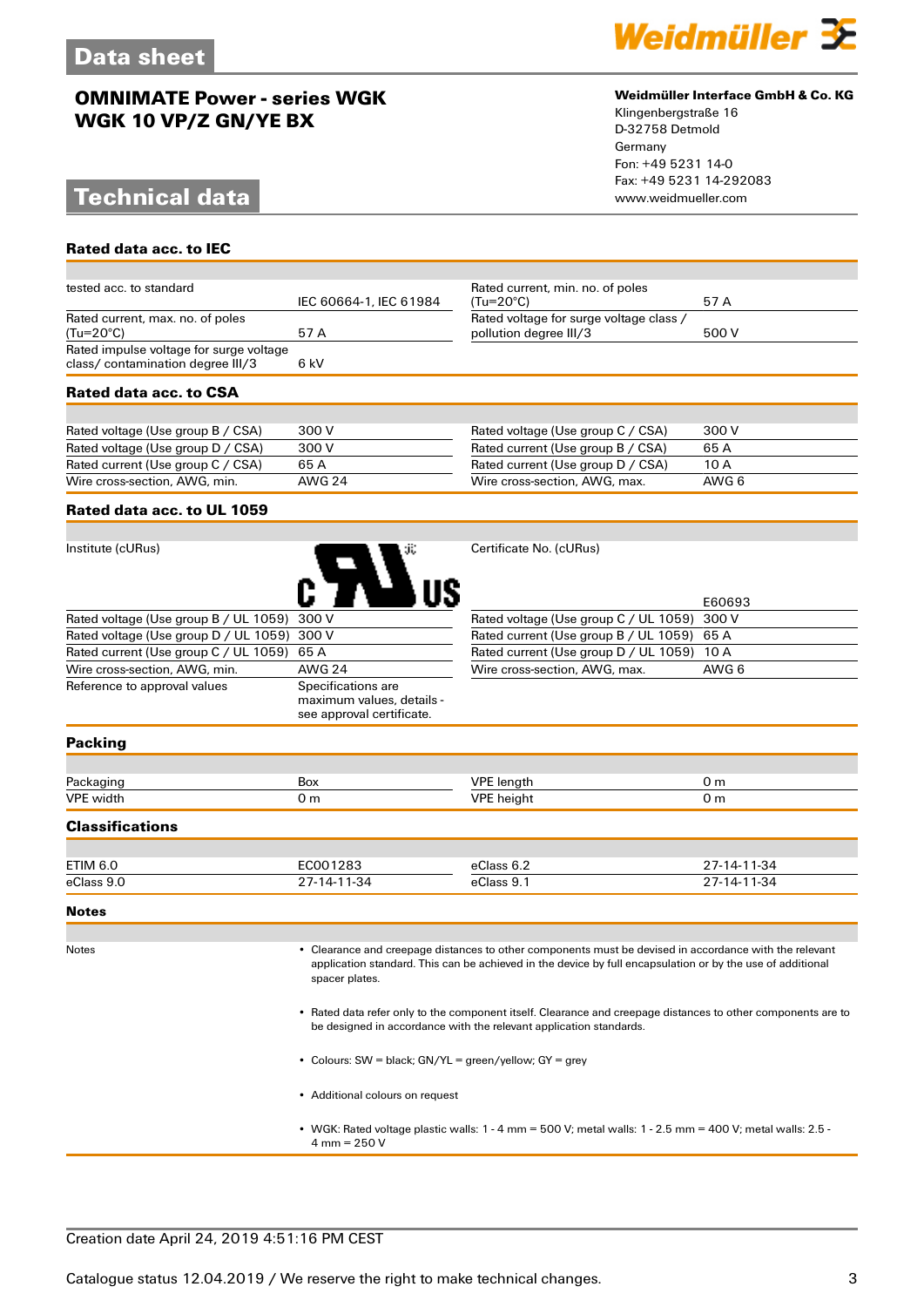# **Technical data**

#### **Approvals**

Approvals



#### **Downloads**

| Approval/Certificate/Document of |                                 |  |  |
|----------------------------------|---------------------------------|--|--|
| Conformity                       | Declaration of the Manufacturer |  |  |
| Brochure/Catalogue               | <b>FL DRIVES EN</b>             |  |  |
|                                  | <b>MB DEVICE MANUF. EN</b>      |  |  |
|                                  | <b>FL DRIVES DE</b>             |  |  |
|                                  | FL BASE STATION EN              |  |  |
|                                  | <b>FL ELEVATOR EN</b>           |  |  |
|                                  | <b>FL POWER SUPPLY EN</b>       |  |  |
|                                  | FL 72H SAMPLE SER EN            |  |  |
|                                  | <b>PO OMNIMATE EN</b>           |  |  |
| <b>Engineering Data</b>          | <b>STEP</b>                     |  |  |



## **Weidmüller Interface GmbH & Co. KG**

Klingenbergstraße 16 D-32758 Detmold Germany Fon: +49 5231 14-0 Fax: +49 5231 14-292083